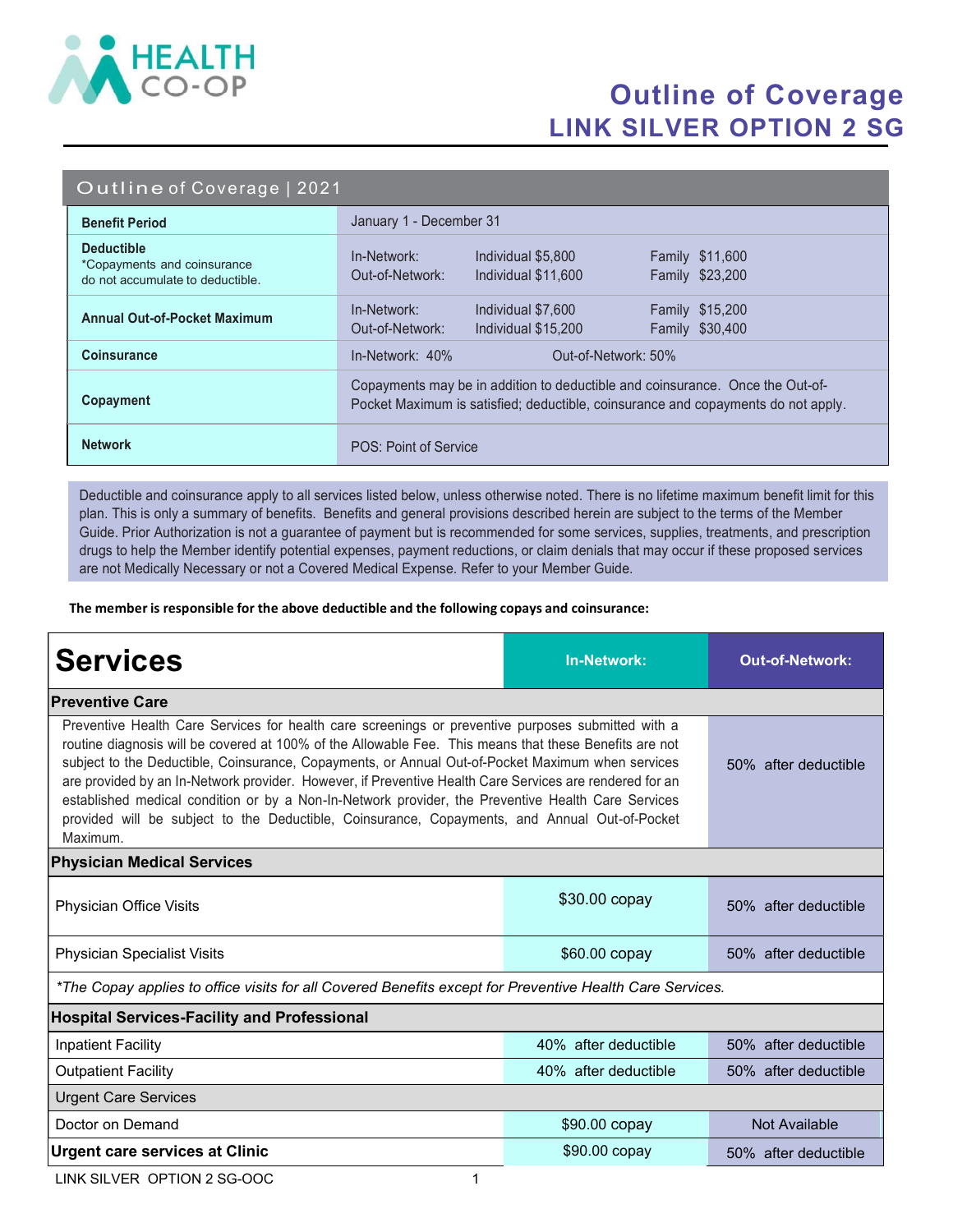| <b>Services</b>                                                                                                                                                            | <b>In-Network:</b>   | <b>Out-of-Network:</b>  |  |  |  |
|----------------------------------------------------------------------------------------------------------------------------------------------------------------------------|----------------------|-------------------------|--|--|--|
| <b>Emergency Room Services</b>                                                                                                                                             |                      |                         |  |  |  |
| Emergency room visits                                                                                                                                                      | 50% after deductible | 50% after deductible    |  |  |  |
| <b>Prescription Drugs Benefit</b>                                                                                                                                          |                      |                         |  |  |  |
| <b>Retail Pharmacy Benefit (30-day supply)</b>                                                                                                                             |                      |                         |  |  |  |
| Preferred Generic Drugs (Tier 1)                                                                                                                                           | $$5.00$ copay        | 50% after deductible    |  |  |  |
| Non-Preferred Generic & Preferred Brand Drugs (Tier 2)                                                                                                                     | \$85.00 copay        | 50%<br>after deductible |  |  |  |
| Non-Preferred Brand Drugs (Tier 3)                                                                                                                                         | 35% after deductible | after deductible<br>50% |  |  |  |
| Specialty Drugs (Tier 4)                                                                                                                                                   | 40% after deductible | 50% after deductible    |  |  |  |
| If you choose a higher Tier drug when a lower Tier drug is available, you must pay an ancillary charge in addition to the<br>deductible and/or coinsurance, as applicable. |                      |                         |  |  |  |
| Mail Order Maintenance (90-day supply)                                                                                                                                     |                      |                         |  |  |  |
| Preferred Generic Drugs (Tier 1)                                                                                                                                           | \$10.00 copay        | 50% after deductible    |  |  |  |
| Non-Preferred Generic & Preferred Brand Drugs (Tier 2)                                                                                                                     | \$170.00 copay       | 50% after deductible    |  |  |  |
| Non-Preferred Brand Drugs (Tier 3)                                                                                                                                         | 35% after deductible | 50% after deductible    |  |  |  |
| Specialty Drugs (Tier 4)<br>(31 Day Supply Only)                                                                                                                           | <b>Not Available</b> | Not Available           |  |  |  |
| If you choose a higher Tier drug when a lower Tier drug is available, you must pay an ancillary charge in addition to the<br>deductible and/or coinsurance, as applicable. |                      |                         |  |  |  |
| <b>Mental Health/Chemical Dependency Services</b>                                                                                                                          |                      |                         |  |  |  |
| Inpatient/other Outpatient Facility Services                                                                                                                               | 40% after deductible | 50% after deductible    |  |  |  |
| <b>Office Visit</b>                                                                                                                                                        | \$60.00 copay        | 50% after deductible    |  |  |  |
| Other Covered Services (This is not a complete list. Check your policy or plan document for other covered services<br>and your costs for these services.)                  |                      |                         |  |  |  |
| Chiropractic Care-Maximum Number of Office Visits per Calendar<br>Year - 20 visits                                                                                         | \$60.00 copay        | 50% after deductible    |  |  |  |
| <b>Convalescent Home Services</b><br>Maximum Number of Days per Calendar Year-60 days                                                                                      | 40% after deductible | 50% after deductible    |  |  |  |
| Durable Medical Equipment<br>Rental (up to the purchase price), Purchase and Repair and<br>Replacement of Durable Medical Equipment.                                       | 40% after deductible | 50% after deductible    |  |  |  |
| <b>Laboratory Services</b>                                                                                                                                                 | 50% after deductible | 50% after deductible    |  |  |  |
| <b>Transplant Services</b>                                                                                                                                                 | 40% after deductible | 50% after deductible    |  |  |  |
| \$100 reimbursement to apply to exam, cleaning and<br>Dental Exam, Cleaning, Fluoride<br>fluoride once per year.                                                           |                      |                         |  |  |  |
| Vision Exam<br>\$60 reimbursement to apply to one routine exam per year.                                                                                                   |                      |                         |  |  |  |

This is a brief summary of benefits. Refer to your complete policy document for additional information or a further explanation of benefits, limitations, and exclusions.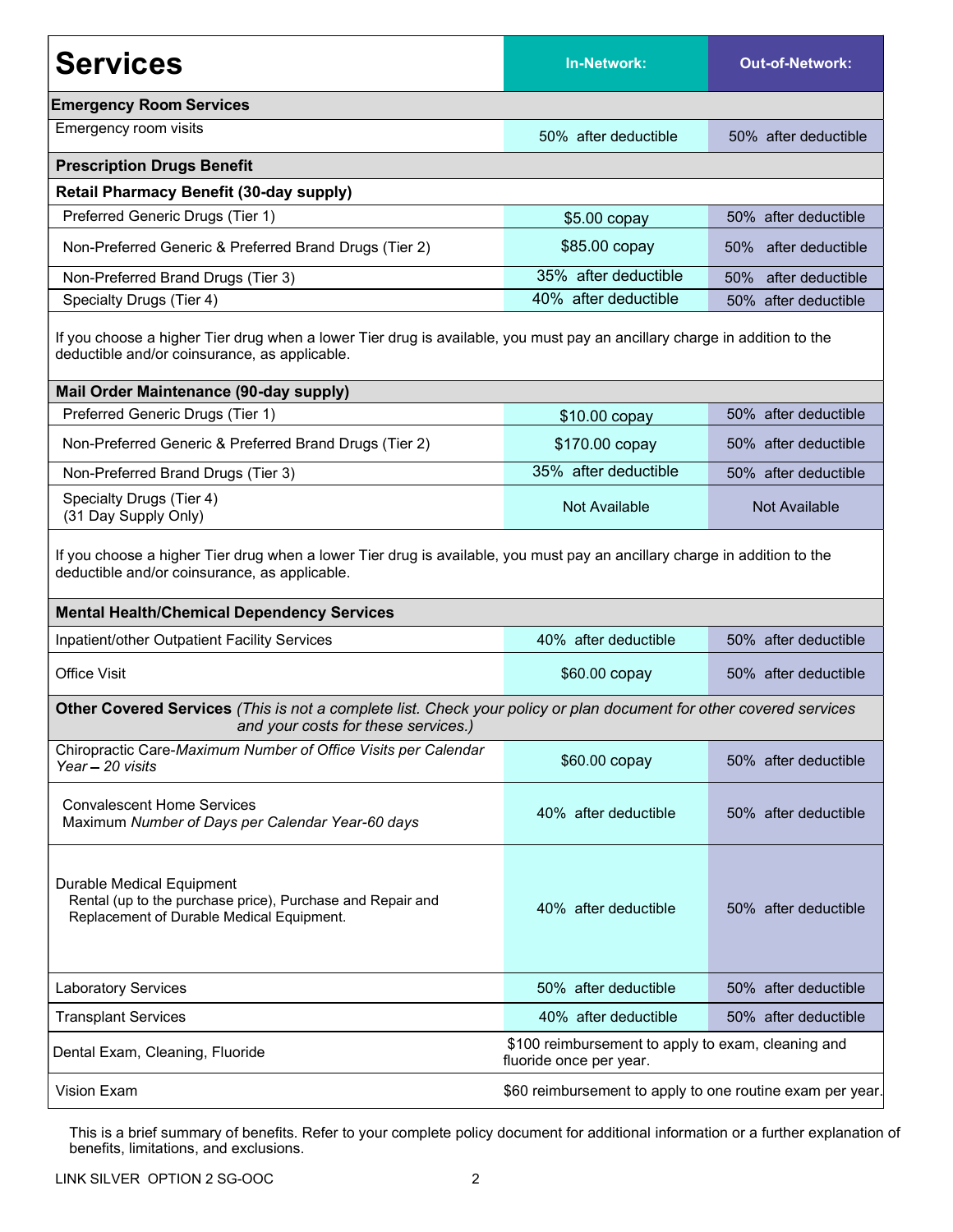# Additional Information

#### What is the annual deductible?

Your plan's deductible is the fixed dollar amount of Covered Medical Expenses that you must incur for certain Covered Benefits before MOUNTAIN HEALTH CO-OPbegins paying benefits for them. The Deductible must be satisfied each Calendar Year by each Covered Person, except as provided under "Family Deductible Limit" provision. The Deductible is shown in the Schedule of Benefits. Only the Allowable Fee for Covered Medical Expenses is applied to the Deductible. The following do not apply towards satisfaction of the Deductible: (1) services, treatments or supplies that are not covered under this Policy; and (2) amounts billed by Out-of-Network Providers, which include the Out-of-Network Provider Differential.

#### What is the annual out-of-pocket maximum?

The Annual Out-of-Pocket Maximum is the maximum amount that the Covered Person must pay every Calendar Year for Covered Medical Expenses incurred for Covered Benefits. The Annual Out-of-Pocket Maximum is shown in the Schedule of Benefits. It applies to all Covered Benefits except the Preventive Health Care Services Benefit.

The Annual Out-of-Pocket Maximum includes the following:

- 1. Calendar Year Deductible;
- 2. Copayments; and
- 3. Coinsurance.

When the Annual Out-of-Pocket Maximum is satisfied in the Calendar Year, we will then pay 100% of Covered Medical Expenses incurred for Covered Benefits for the remainder of that Calendar Year. The Annual Out-of-Pocket Maximum must be satisfied each Calendar Year.

The exception to this is in regard to out-of-network charges. The amount the plan pays for covered services is based on the allowed amount. If an out-of-network provider charges more than the allowed amount, you may have to pay the difference. For example, if an out-of-network hospital charges \$1,500 for an overnight stay and the allowed amount is \$1,000, you may have to pay the \$500 difference which does not apply to the deductible, coinsurance, or Out of Pocket Maximum. (This is called balance billing.)

#### Payments to providers

Payment to providers is based on the prevailing or contracted Mountain Health CO-OP fee allowance for covered services. Although In-Network Providers accept the fee allowance as payment in full, You will pay the most if you use an out-ofnetwork provider, and you might receive a bill from a provider for the difference between the provider's charge and what your plan pays (balance billing). Be aware, your network provider might use an out-of-network provider for some services (such as lab work). Check with your provider before you get services.

### Preauthorization

.

Coverage of certain medical services and surgical procedures requires a benefit determination by Mountain Health CO-OP before the services are performed. This process is called 'preauthorization'. Preauthorization is necessary to determine if certain services and supplies are covered under this plan, and if you meet the plan's eligibility requirements. You'll find the most current preauthorization list in your complete policy document.

### The Patient's right to know the costs of medical procedures.

The insured, or the insured's agent, may request an estimate of the member's portion of provider charges for any service or course of treatment that exceeds \$500. Mountain Health CO-OP shall make a good faith effort to provide accurate information based on cost estimates and procedure codes obtained by the insured from the insured's health care provider. The estimate may be provided in writing or electronically. It is not a binding contract between Mountain Health CO-OP and the member, and is not a guarantee that the estimated amount will be the charged amount, or that it will include charges for unforeseen conditions. Contact Customer Service at 1-855-447-2900 to request an estimate.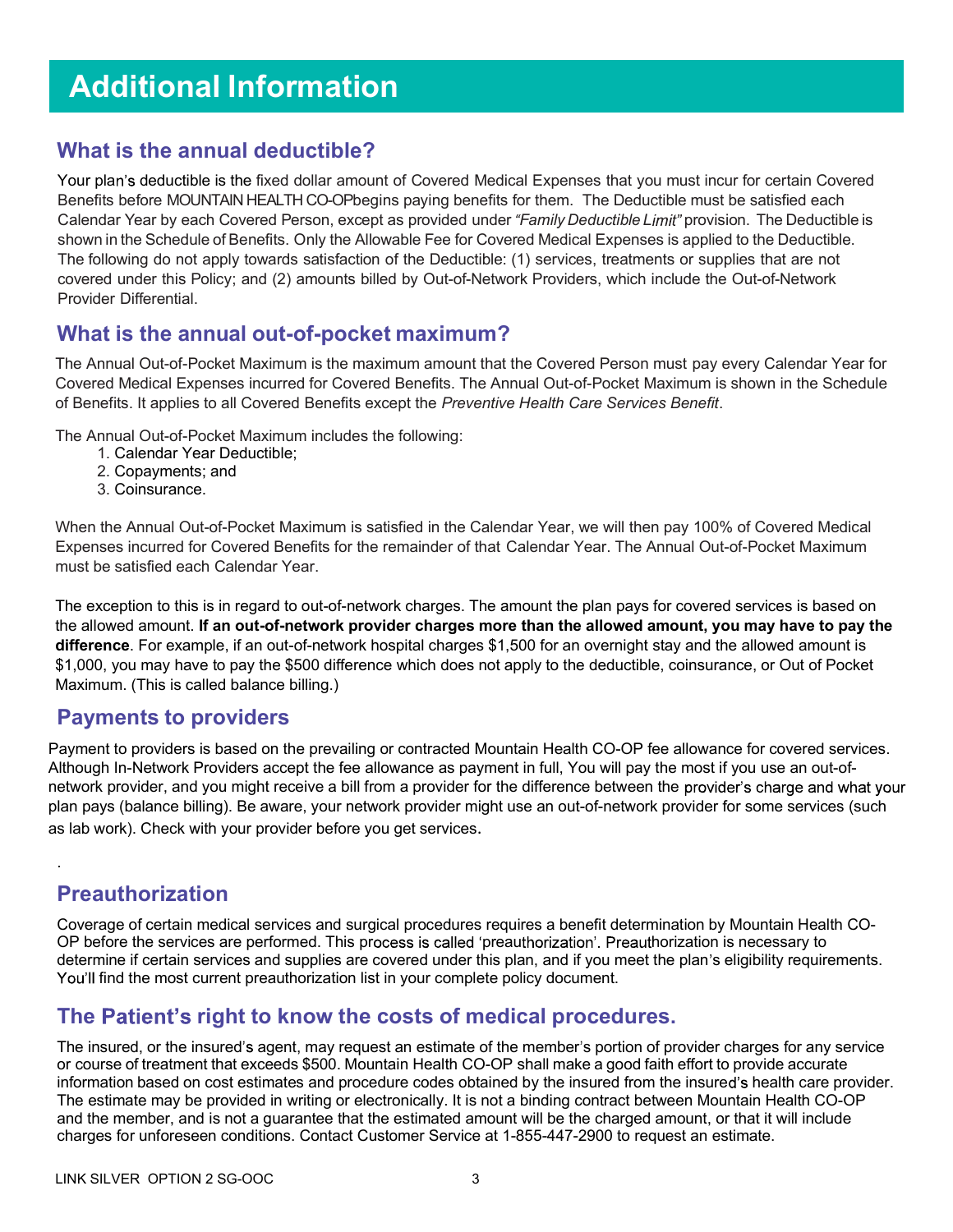### Provider Networks

Organization (PPO) (In-Network) - An innovative health care partnership developed by Mountain Health CO-OP and our Preferred Hospital Providers to offer health care services to Members at lower premiums. This network is composed of hospitals or surgery centers across the state that accept lower payments for each hospital or surgery center service or inpatient stay.

Participating Providers accept the MOUNTAIN HEALTH CO-OP allowable fee, in addition to the deductible, coinsurance and copayment, as payment in full for covered services. These providers will submit claims for you, and Mountain Health CO-OP will pay the participating provider directly. There is no billing to you over your deductible, coinsurance and copayment.

Nonparticipating Provider (Out-of-Network) - Nonparticipating Providers have not contracted with MOUNTAIN HEALTH CO-OP to provide services at negotiated rates, and your out of pocket expenses can be significantly higher. Nonparticipating providers are under no obligation to submit claims for you. You may receive payment for claims received from a nonparticipating provider.

If a Primary Care Provider (PCP), Primary Care Provider Specialist (PCPS), Common Specialty Care Provider (CSCP) or a Less Common Sub-Specialty Care Provider (LCSP) is not located within 60 miles, the member can go outside of the 60 miles to a network Provider (an authorization may be required.) Mountain Health CO-OP will pay as participating and the member may be balanced billed. If the member sees a provider outside of that 60 miles and the provider is not in network the benefits will go towards the out-of-network deductible and out-of-pocket maximum.

Out-of-network emergency room services to treat an emergency medical condition are reimbursed as if obtained innetwork, if an in-network emergency room cannot be reasonably reached. An emergency medical condition means a medical condition manifesting itself by acute symptoms of sufficient severity (including severe pain) so that a prudent layperson, who possesses an average knowledge of health and medicine, could reasonably expect the absence of immediate medical attention to result in a condition that places the health of the individual in serious jeopardy, would result in serious impairment to bodily functions, or serious dysfunction of any bodily organ or part; or with respect to a pregnant woman having contractions, that there is inadequate time to safely transfer the woman to another hospital for delivery or that a transfer may pose a threat to the health or safety of the woman or the fetus.

Finding Participating Providers–To locate Participating Providers and PPO hospitals and surgery centers in Montana check our on-line provider directory at www.Mountain Health CO-OP.coop/provider-finder/ or contact Customer Service at 1-855-447-2900. Be sure to have your health plan identification number available when you call.